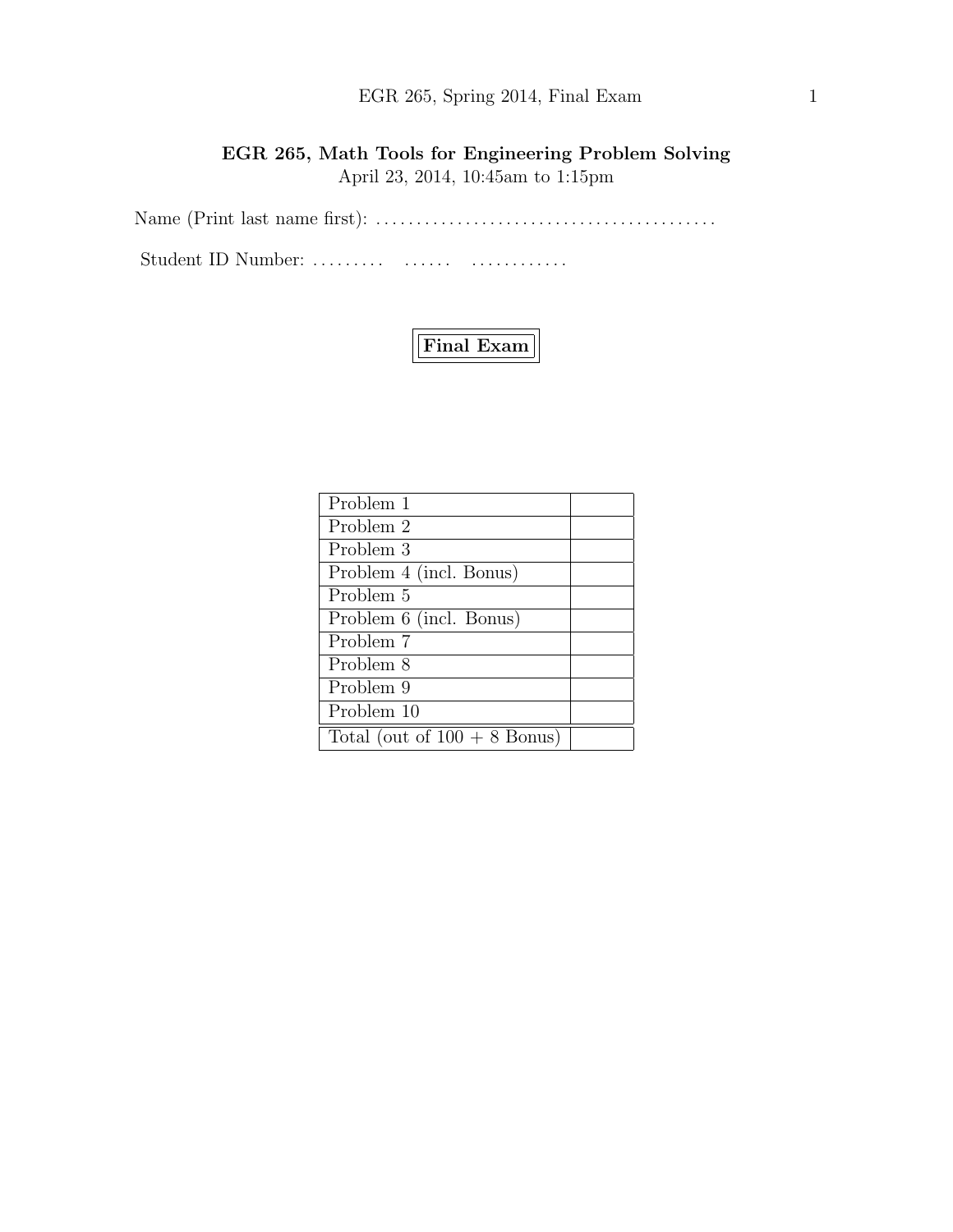# Problem 1 (8 points)

Find an explicit solution of the initial value problem

$$
2yy' = x, \quad y(2) = 1.
$$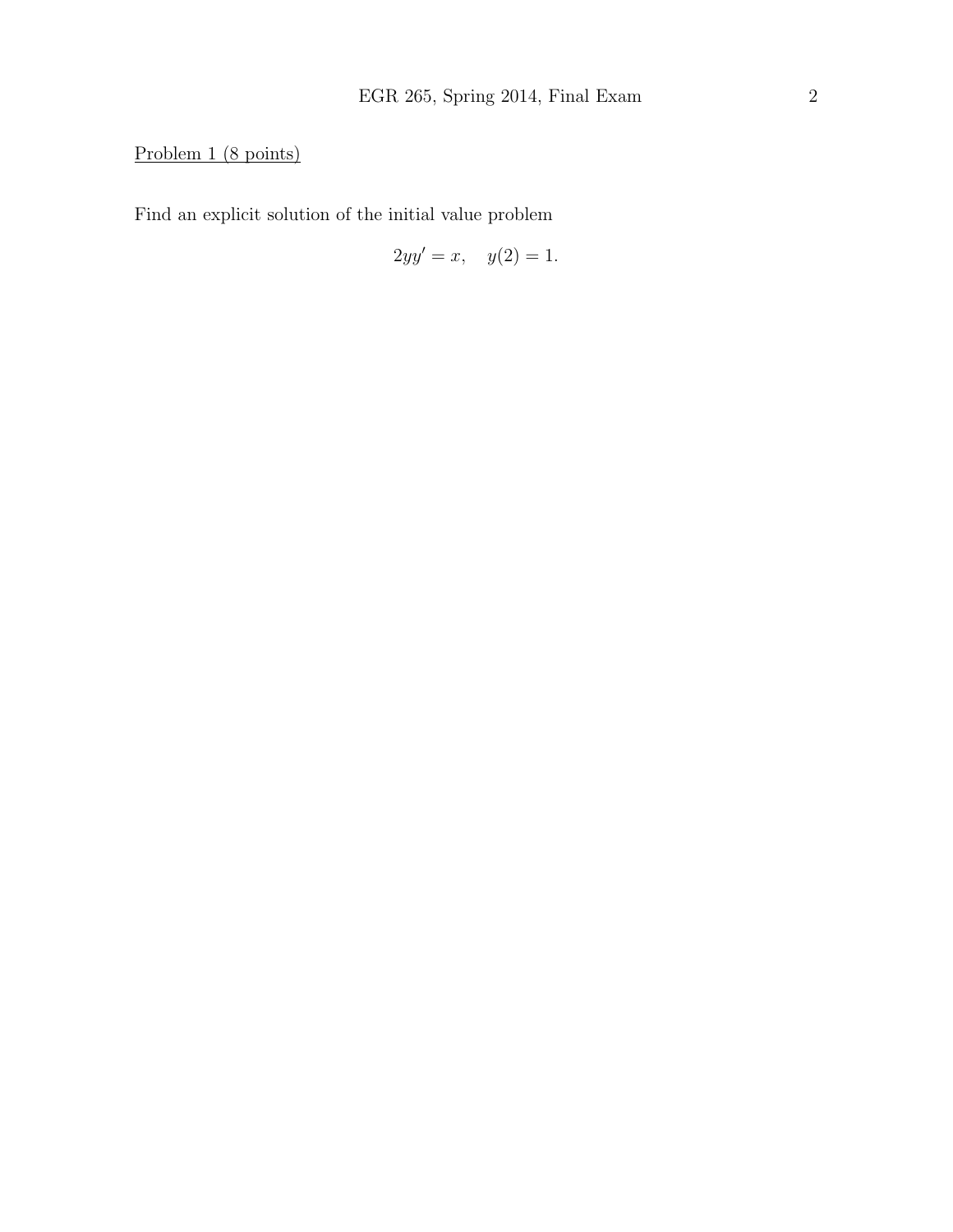#### Problem 2 (10 points)

A liquid is heated to 180◦F. It cools down according to Newton's law of cooling in a surrounding medium of temperature 80°F. The rate of cooling is  $k = -1/3$ .

(a) State the differential equation which governs the temperature of the medium at time  $t$  according to Newton's law of cooling.

(b) Solve this differential equation with the correct initial value (this can be done either as a separable or a linear equation).

(c) At what time has the temperature dropped to 100◦F? (Logarithms do not need to be evaluated.)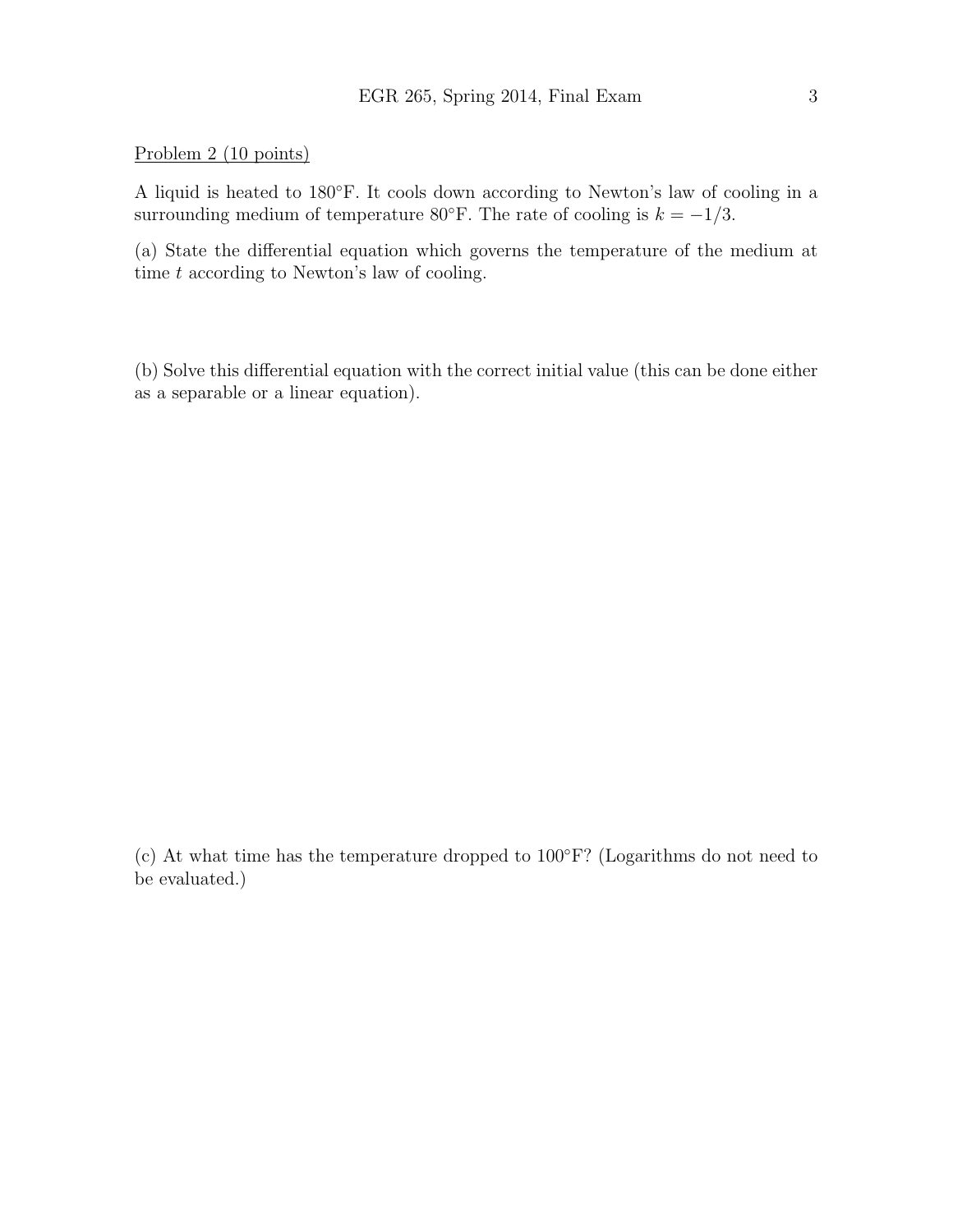Problem 3 (14 points)

Consider the second order differential equation

$$
y'' + 6y' + 9y = 3x - 1.
$$
 (1)

(a) Find the general solution of the homogeneous equation corresponding to (1).

(b) Find a particular solution of the inhomogeneous equation (1).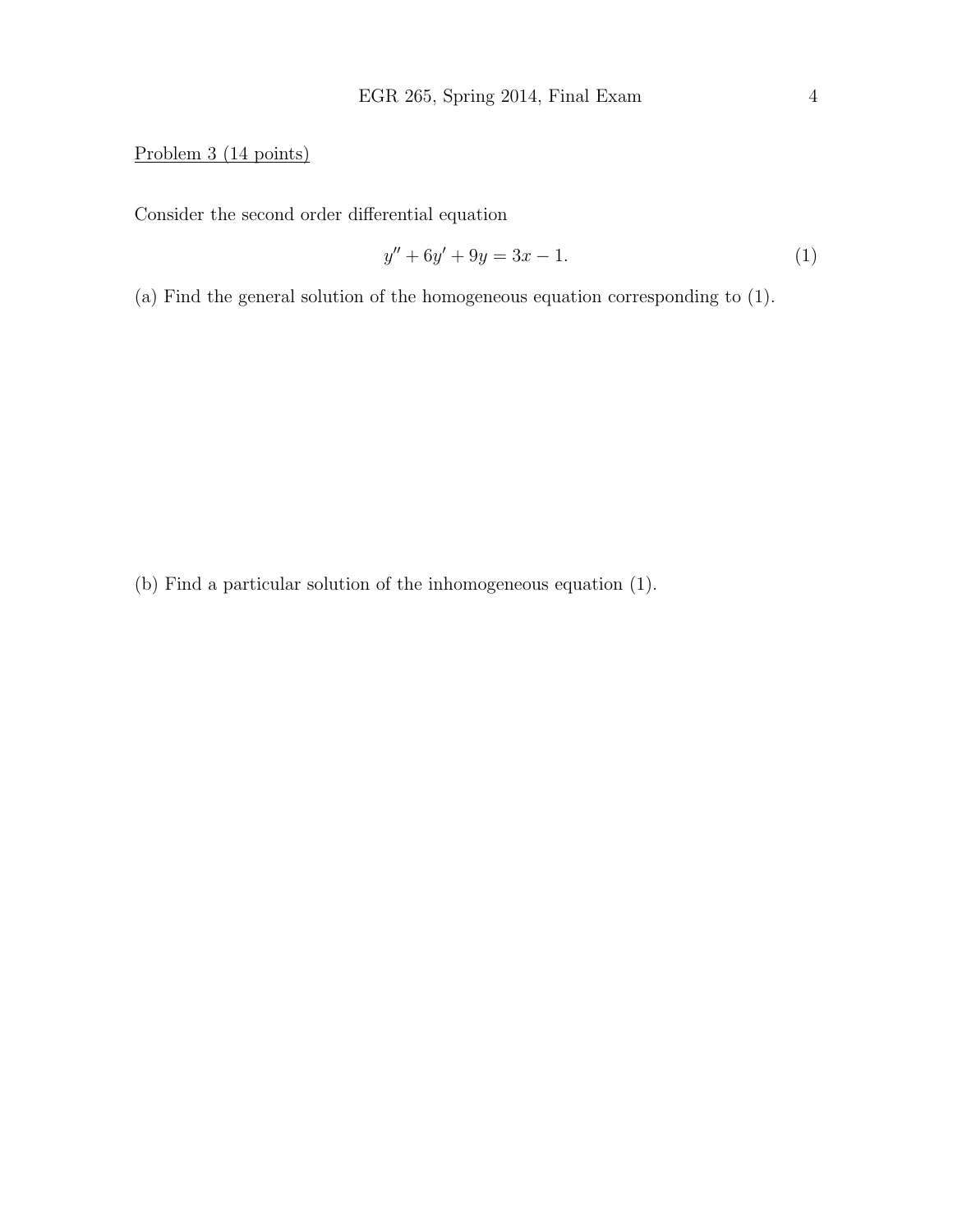(c) Solve the initial value problem given by (1) and initial conditions  $y(0) = 0, y'(0) = 0$ .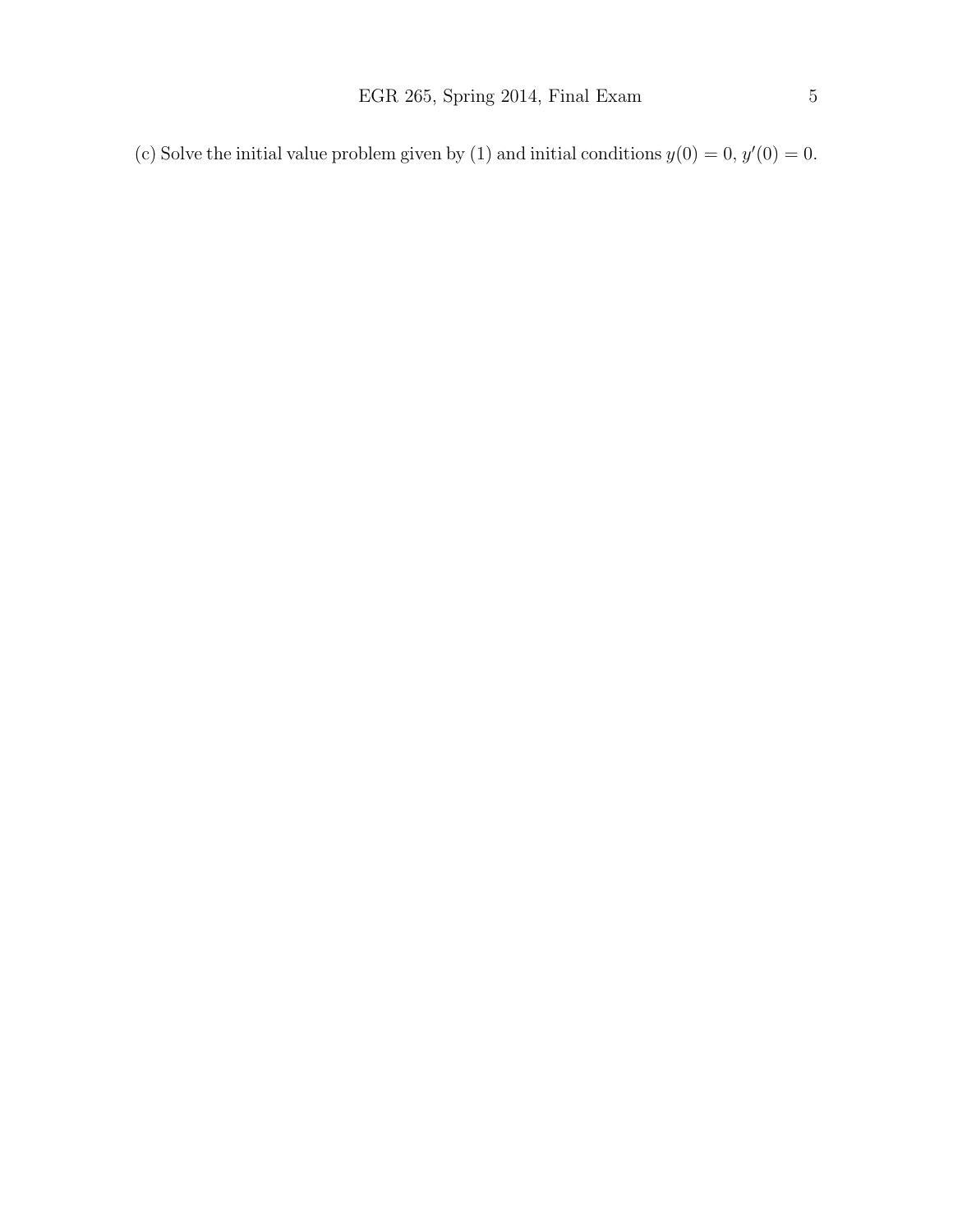#### Problem 4 (10 points  $+ 4$  points bonus)

A mass of 4 kg stretches an undamped spring by 10 cm. For simplicity, assume that  $g = 10 \text{ m/s}^2$ .

(a) Find the spring constant  $k$ , including its correct unit. Also find the angular frequency  $\omega$  of the spring-mass system.

(b) Set up the second order differential equation which governs the motion of the spring-mass system, choosing the x-axis to be oriented downwards. Find the general solution of this equation.

(c) Find the particular solution of the equation if the mass is released from 1 meter above the equilibrium position at a downward velocity of 50 cm/s.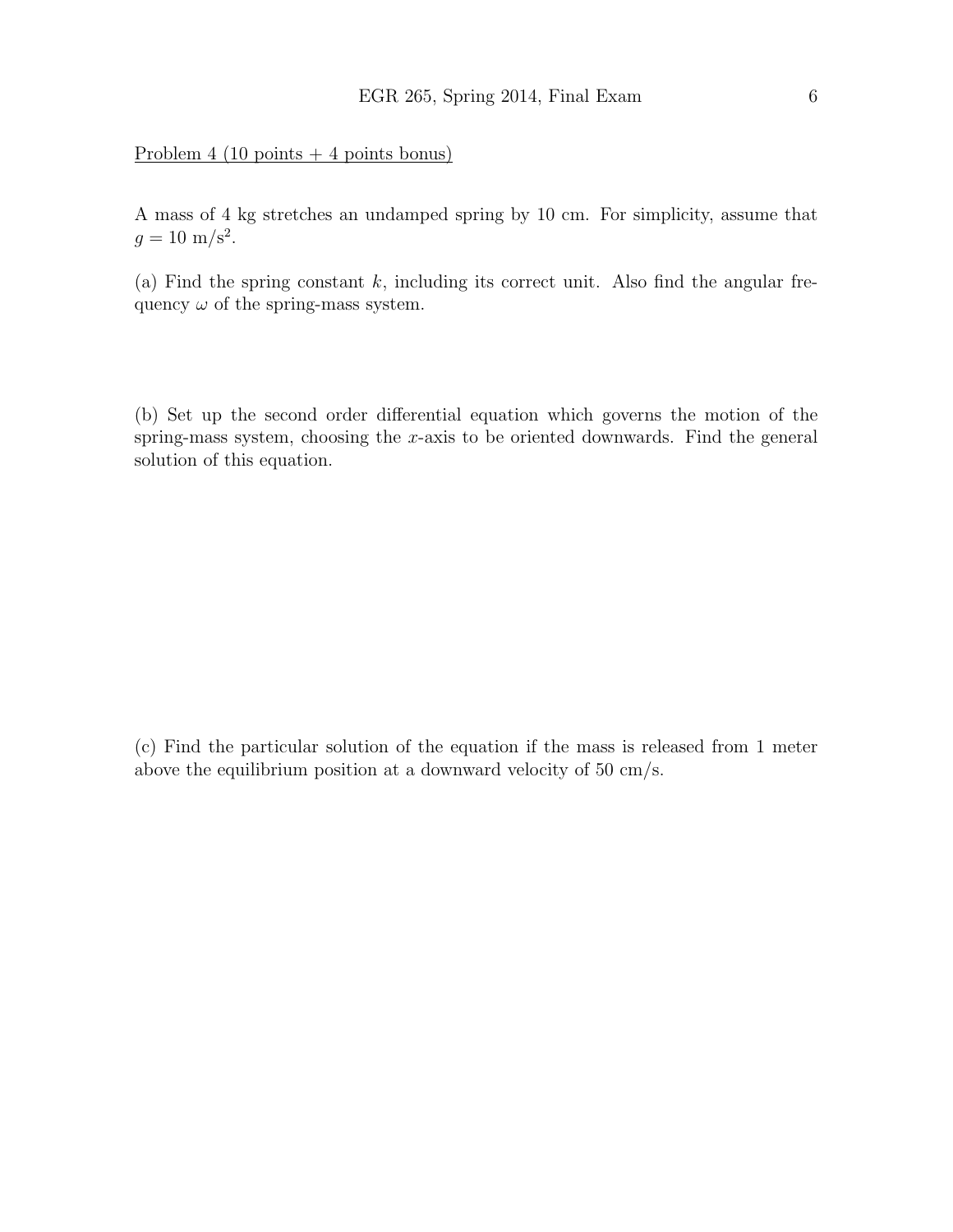(d) (Bonus) A damping force proportional to  $\beta$  times the instantaneous velocity is added to the above spring mass system. How does  $\beta$  have to be chosen to achieve critical damping?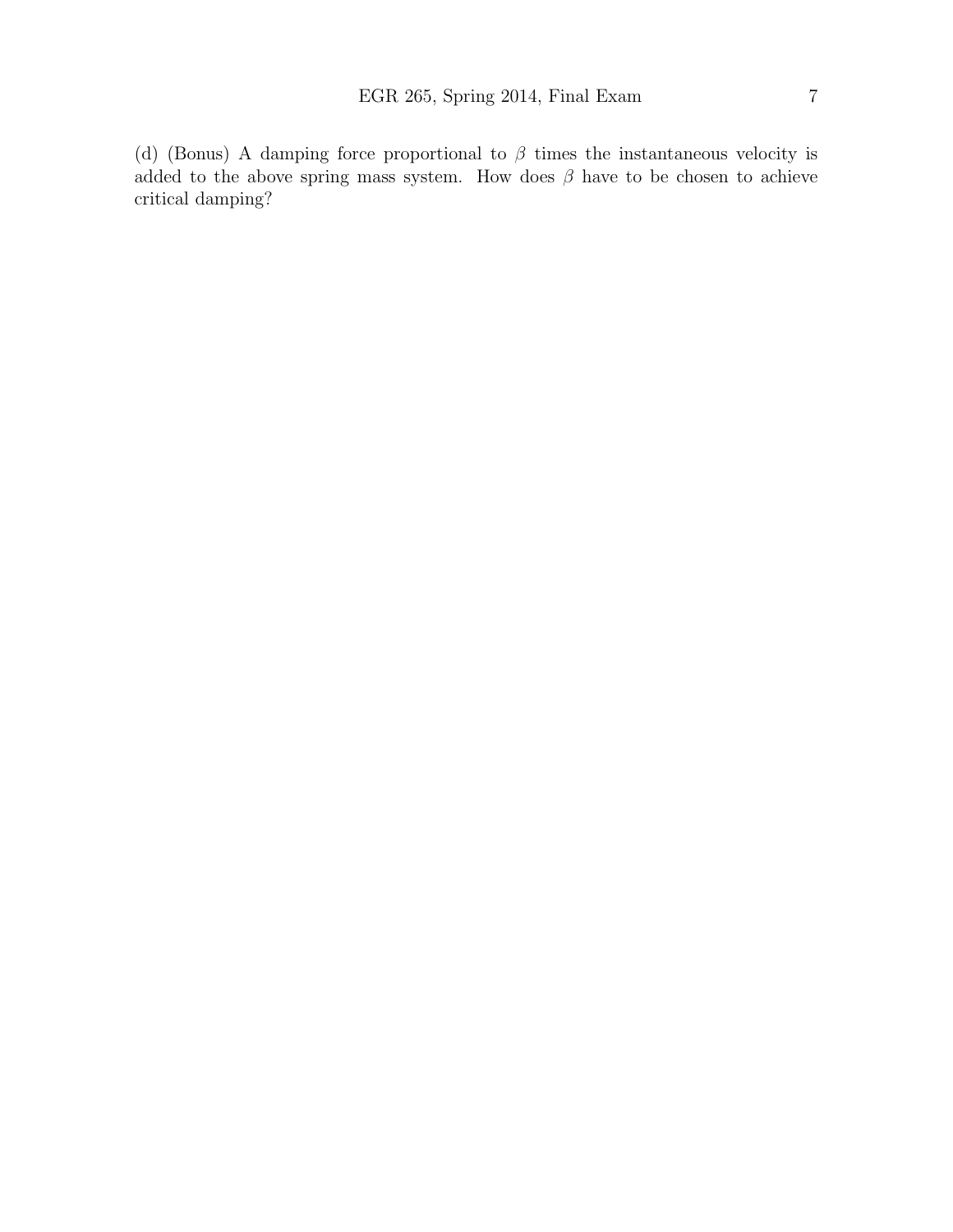Problem 5 (10 points)

(a) Find the gradient of  $f(x, y) = \ln(x^2 + y)$ .

(b) Evaluate the directional derivative of  $f(x, y)$  at the point with coordinates  $(1, 1)$  in the direction of the vector from the point  $(1, 3)$  to  $(3, 6)$ .

(c) Find a unit vector in the direction of steepest decrease of  $f(x, y)$  at the point  $(1, 1)$ .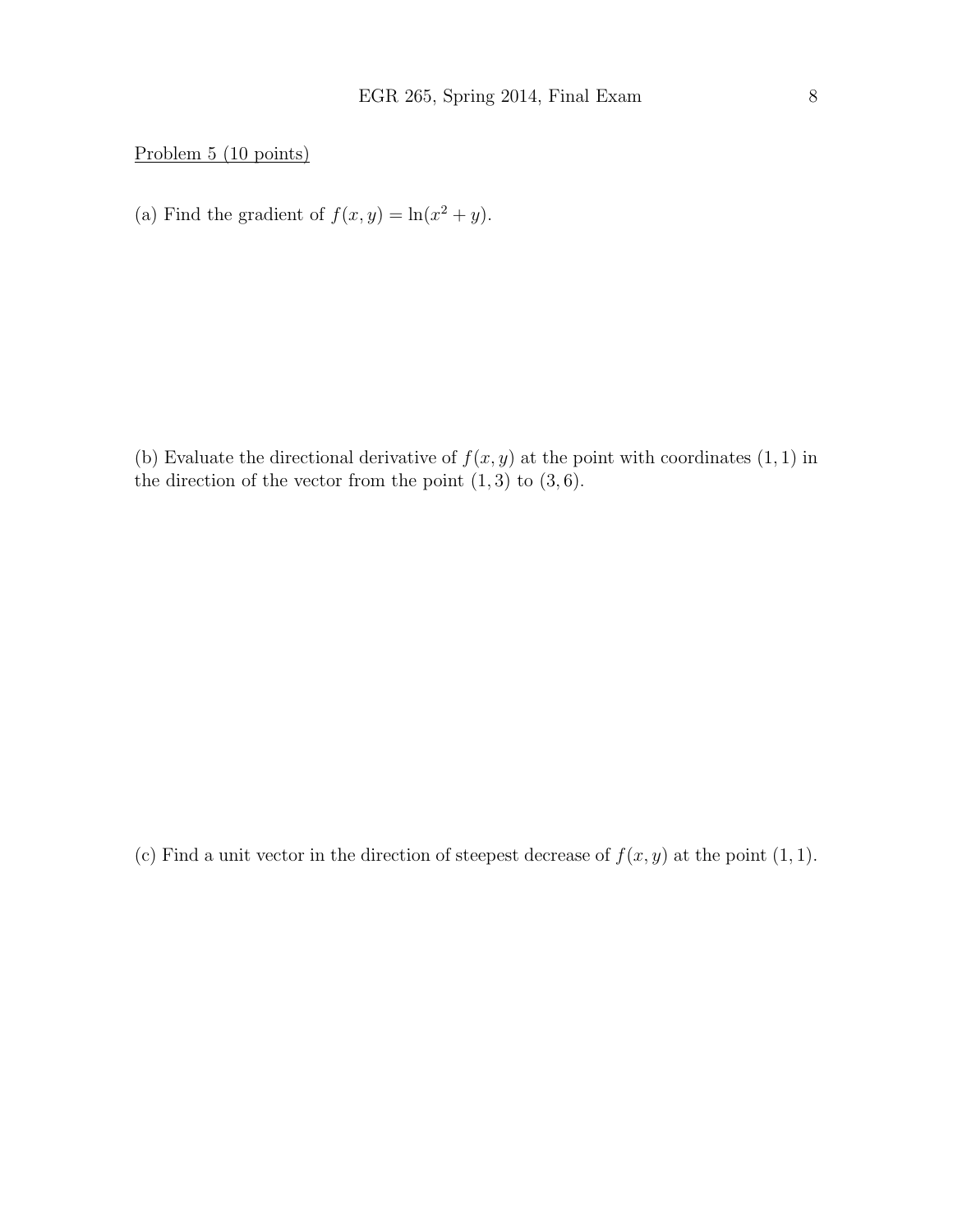Problem 6 (8 points + 4 points bonus)

(a) Determine the equation of the tangent plane to the graph of  $x^2 + 3y^2 + 2z^2 = 9$ through the point  $(2, 1, 1)$ .

(b) (Bonus) Are there points in 3D space at which the tangent plane to  $x^2+3y^2+2z^2=9$ is horizontal (i.e. parallel to the  $xy$ -plane)? If yes, provide all three coordinates for each one of these points.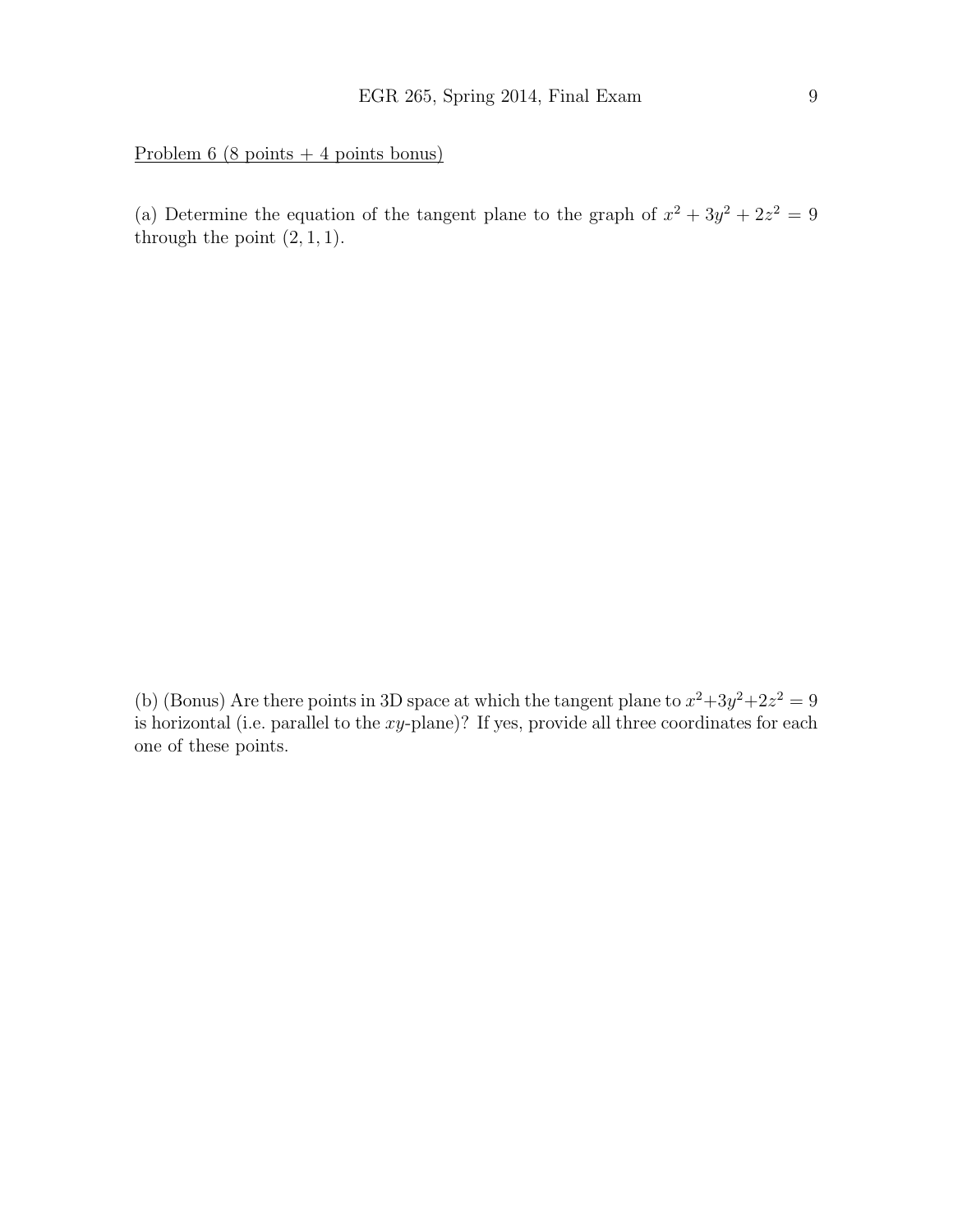Problem 7 (8 points)

Find the line integral

Z  $\mathcal{C}_{0}^{0}$  $x^2y\,ds,$ 

where  $C$  is the straight line segment connecting the points  $(0, 1)$  and  $(1, 0)$ .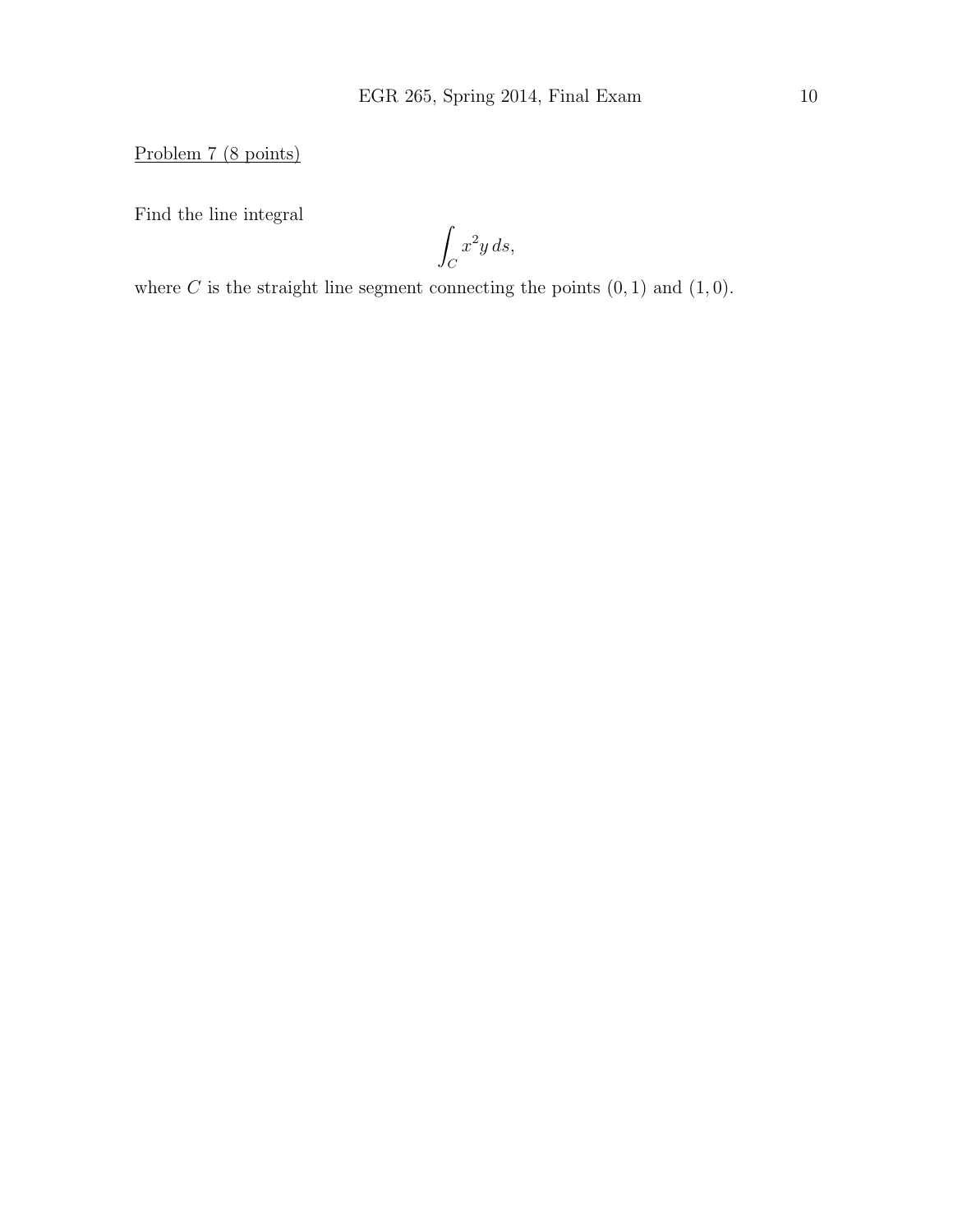#### Problem 8 (12 points)

- (a) Verify that the force field  $\mathbf{F}(x, y) = (y^2 2xy)\mathbf{i} + (2xy x^2 + 1)\mathbf{j}$  is conservative.
- (b) Find a potential function  $\phi(x, y)$  for  $\mathbf{F}(x, y)$ .

(c) Find the work done by the force field  $\mathbf{F}(x, y)$  along the curve parameterized by  $x = 2/t, y = t^2, 1 \le t \le 2.$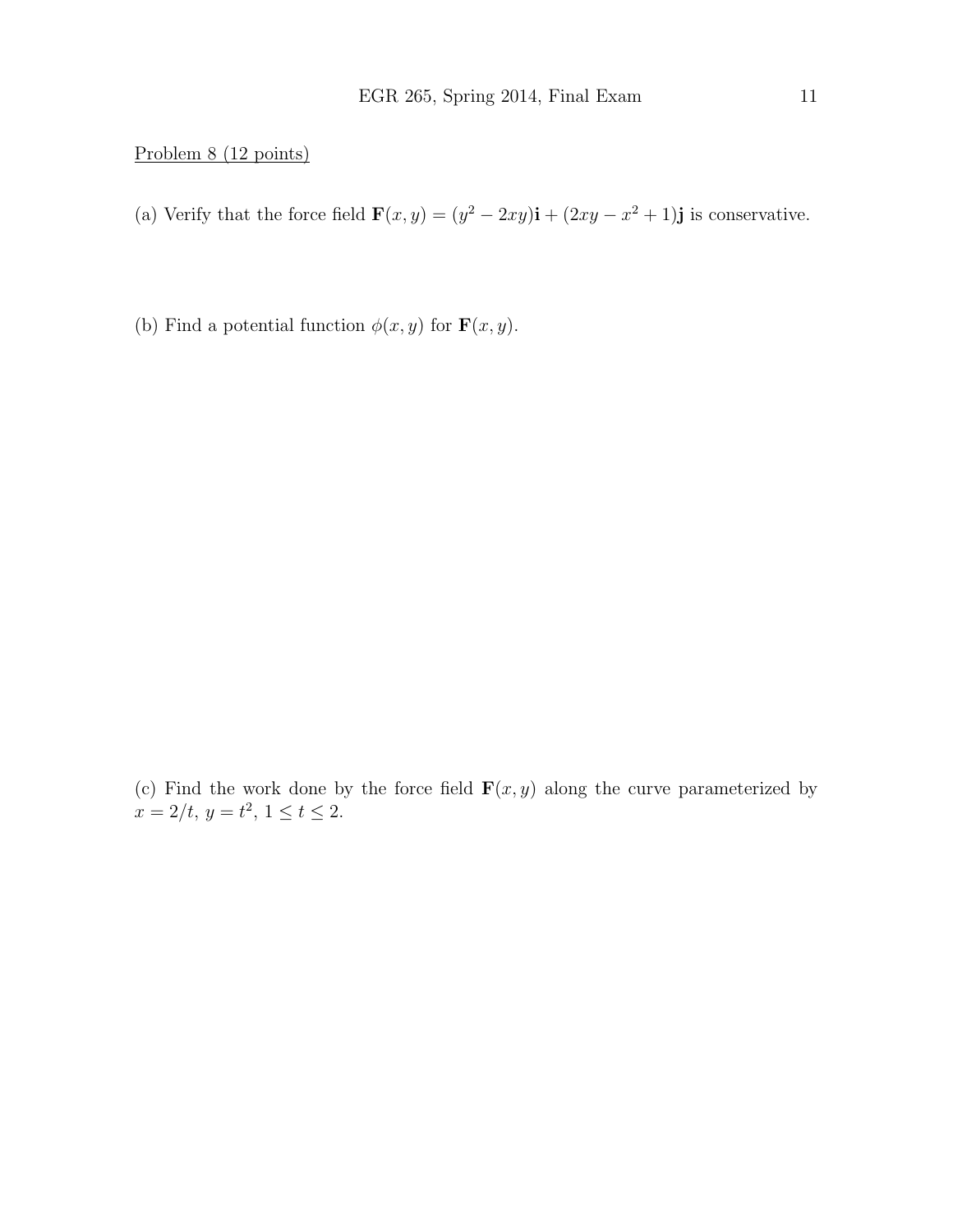## Problem 9 (12 points)

(a) Find the double integral  $\iint_R x^2 dA$ , where R is the region in the xy-plane between the x-axis and the graph of  $y = 1 - x^2$ .

(b) What is the physical meaning of this integral?